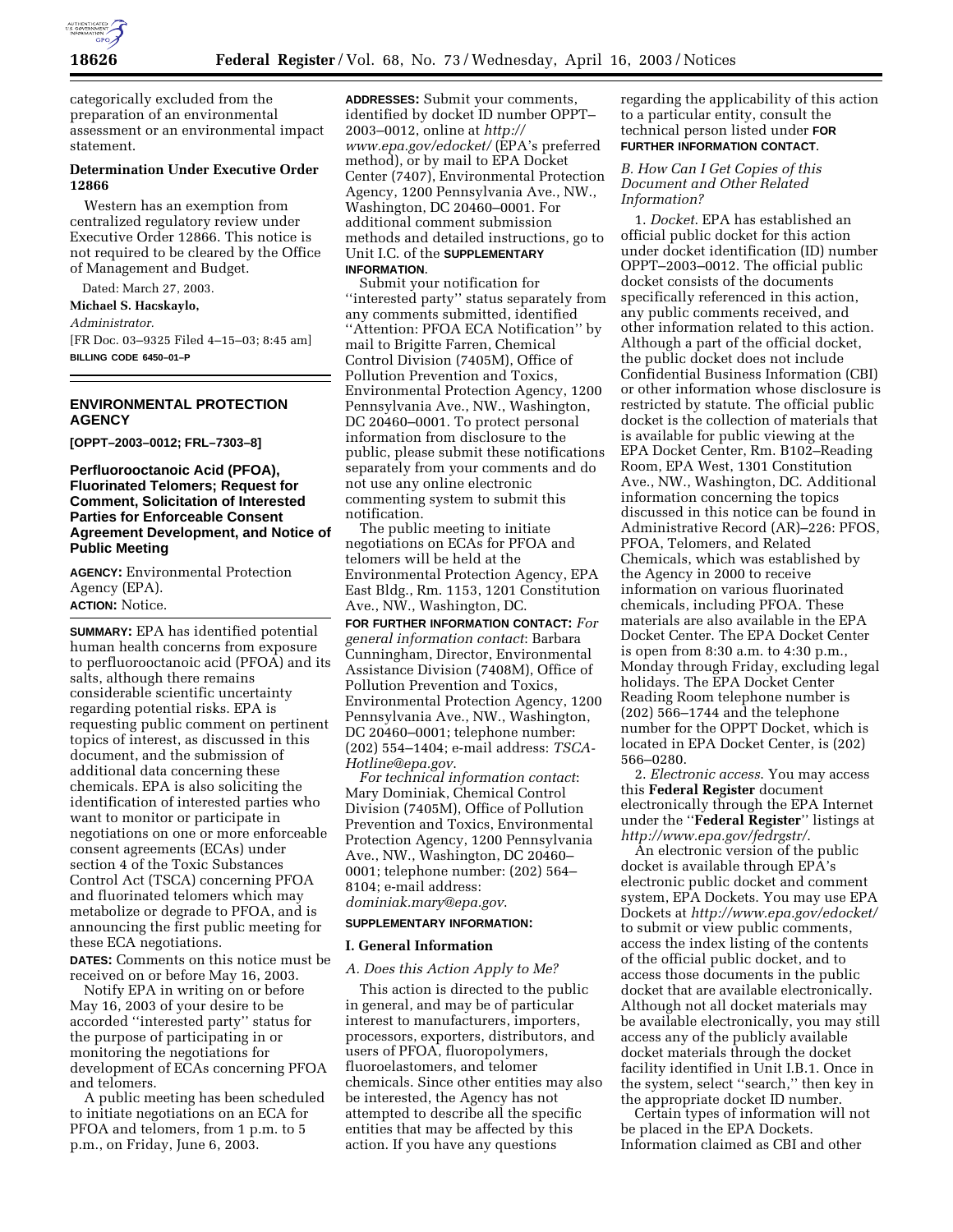information whose disclosure is restricted by statute, which is not included in the official public docket, will not be available for public viewing in EPA's electronic public docket. EPA's policy is that copyrighted material will not be placed in EPA's electronic public docket but will be available only in printed, paper form in the official public docket. To the extent feasible, publicly available docket materials will be made available in EPA's electronic public docket. When a document is selected from the index list in EPA Dockets, the system will identify whether the document is available for viewing in EPA's electronic public docket. Although not all docket materials may be available electronically, you may still access any of the publicly available docket materials through the docket facility identified in Unit I.B.1. EPA intends to work towards providing electronic access to all of the publicly available docket materials through EPA's electronic public docket.

For public commenters, it is important to note that EPA's policy is that public comments, whether submitted electronically or in paper, will be made available for public viewing in EPA's electronic public docket as EPA receives them and without change, unless the comment contains copyrighted material, CBI, or other information whose disclosure is restricted by statute. When EPA identifies a comment containing copyrighted material, EPA will provide a reference to that material in the version of the comment that is placed in EPA's electronic public docket. The entire printed comment, including the copyrighted material, will be available in the public docket.

Public comments submitted on computer disks that are mailed or delivered to the docket will be transferred to EPA's electronic public docket. Public comments that are mailed or delivered to the docket will be scanned and placed in EPA's electronic public docket. Where practical, physical objects will be photographed, and the photograph will be placed in EPA's electronic public docket along with a brief description written by the docket staff.

### *C. How and To Whom Do I Submit Comments?*

You may submit comments electronically, by mail, or through hand delivery/courier. (Please note, however, that to protect personal information from disclosure to the public, you should not follow the instructions in this section to submit your notification for ''interested party'' status. Such

notification should be submitted separately from any comments on this document using the specific instructions provided under **ADDRESSES**. Do not use any online electronic commenting system to submit this notification.) To ensure proper receipt by EPA, identify the appropriate docket ID number in the subject line on the first page of your comment. Please ensure that your comments are submitted within the specified comment period. Comments received after the close of the comment period will be marked ''late.'' EPA is not required to consider these late comments. If you wish to submit CBI or information that is otherwise protected by statute, please follow the instructions in Unit I.D. Do not use EPA Dockets or e-mail to submit CBI or information protected by statute.

1. *Electronically*. If you submit an electronic comment as prescribed in this unit, EPA recommends that you include your name, mailing address, and an email address or other contact information in the body of your comment. Also include this contact information on the outside of any disk or CD ROM you submit, and in any cover letter accompanying the disk or CD ROM. This ensures that you can be identified as the submitter of the comment and allows EPA to contact you in case EPA cannot read your comment due to technical difficulties or needs further information on the substance of your comment. EPA's policy is that EPA will not edit your comment, and any identifying or contact information provided in the body of a comment will be included as part of the comment that is placed in the official public docket, and made available in EPA's electronic public docket. If EPA cannot read your comment due to technical difficulties and cannot contact you for clarification, EPA may not be able to consider your comment.

i. *EPA Dockets*. Your use of EPA's electronic public docket to submit comments to EPA electronically is EPA's preferred method for receiving comments. Go directly to EPA Dockets at *http://www.epa.gov/edocket/*, and follow the online instructions for submitting comments. Once in the system, select ''search,'' and then key in docket ID number OPPT–2003–0012. The system is an ''anonymous access'' system, which means EPA will not know your identity, e-mail address, or other contact information unless you provide it in the body of your comment.

ii. *E-mail*. Comments may be sent by e-mail to *oppt.ncic@epa.gov*, Attention: Docket ID Number OPPT–2003–0012. In contrast to EPA's electronic public docket, EPA's e-mail system is not an

''anonymous access'' system. If you send an e-mail comment directly to the docket without going through EPA's electronic public docket, EPA's e-mail system automatically captures your email address. E-mail addresses that are automatically captured by EPA's e-mail system are included as part of the comment that is placed in the official public docket, and made available in EPA's electronic public docket.

iii. *Disk or CD ROM*. You may submit comments on a disk or CD ROM that you mail to the mailing address identified in Unit I.C.2. These electronic submissions will be accepted in WordPerfect or ASCII file format. Avoid the use of special characters and any form of encryption.

2. *By mail*. Send your comments to: Document Control Office (7407M), Office of Pollution Prevention and Toxics (OPPT), Environmental Protection Agency, 1200 Pennsylvania Ave., NW., Washington, DC 20460– 0001.

3. *By hand delivery or courier*. Deliver your comments to: OPPT Document Control Office (DCO) in EPA East Bldg., Rm. 6428, 1201 Constitution Ave., NW., Washington, DC. Attention: Docket ID Number OPPT–2003–0012. The DCO is open from 8 a.m. to 4 p.m., Monday through Friday, excluding legal holidays. The telephone number for the DCO is (202) 564–8930.

## *D. How Should I Submit CBI To the Agency?*

Do not submit information that you consider to be CBI electronically through EPA's electronic public docket or by e-mail. You may claim information that you submit to EPA as CBI by marking any part or all of that information as CBI (if you submit CBI on disk or CD ROM, mark the outside of the disk or CD ROM as CBI and then identify electronically within the disk or CD ROM the specific information that is CBI). Information so marked will not be disclosed except in accordance with procedures set forth in 40 CFR part 2.

In addition to one complete version of the comment that includes any information claimed as CBI, a copy of the comment that does not contain the information claimed as CBI must be submitted for inclusion in the public docket and EPA's electronic public docket. If you submit the copy that does not contain CBI on disk or CD ROM, mark the outside of the disk or CD ROM clearly that it does not contain CBI. Information not marked as CBI will be included in the public docket and EPA's electronic public docket without prior notice. If you have any questions about CBI or the procedures for claiming CBI,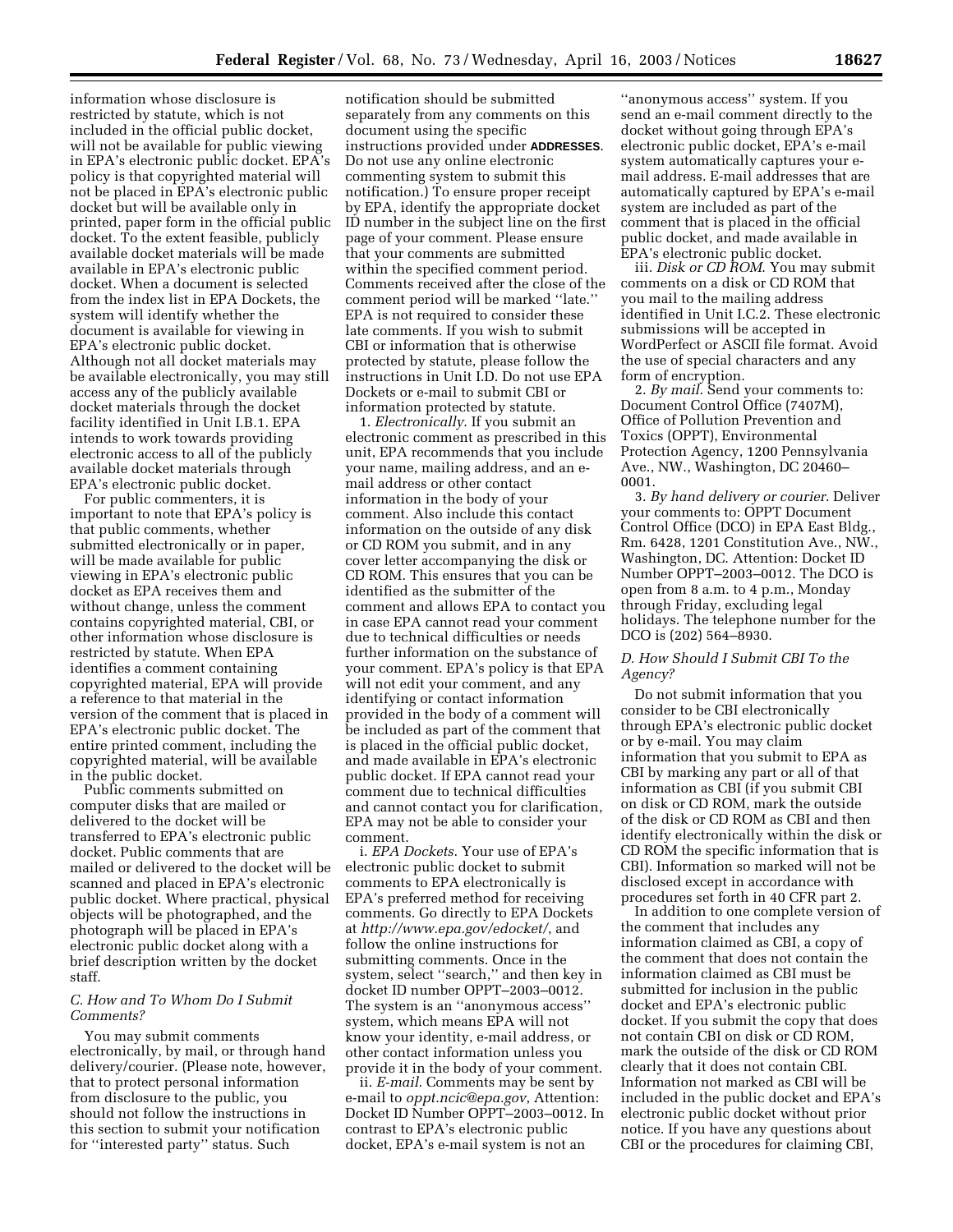# please consult the technical person listed under **FOR FURTHER INFORMATION CONTACT**.

# *E. What Should I Consider as I Prepare My Comments for EPA?*

We invite you to provide your views on the various options we propose, new approaches we have not considered, the potential impacts of the various options (including possible unintended consequences), and any data or information that you would like the Agency to consider during the development of the final action. You may find the following suggestions helpful for preparing your comments:

1. Explain your views as clearly as possible.

2. Describe any assumptions that you used.

3. Provide copies of any technical information and/or data you used that support your views.

4. If you estimate potential burden or costs, explain how you arrived at the estimate that you provide.

5. Provide specific examples to illustrate your concerns.

6. Offer alternative ways to improve the notice or collection activity.

7. Make sure to submit your comments by the deadline in this notice.

8. To ensure proper receipt by EPA, be sure to identify the docket ID number assigned to this action in the subject line on the first page of your response. You may also provide the name, date, and **Federal Register** citation.

# **II. What Action is the Agency Taking?**

EPA has prepared a preliminary risk assessment (Ref. 1) on perfluorooctanoic acid (PFOA) (Octanoic acid, pentadecafluoro-; Chemical Abstracts Service Registry Number (CAS No.) 335–67–1) and its salts, predominantly ammonium perfluorooctanoate (APFO) (Octanoic acid, pentadecafluoro-, ammonium salt (CAS No. 3825–26–1)). This preliminary assessment indicates potential nationwide human exposure to low levels of PFOA. Based on certain animal studies, there could be a potential risk of developmental and other adverse effects associated with these exposures in humans. However, this assessment also reflects substantial uncertainty about the interpretation of the risk. EPA has identified areas where additional information could be very helpful in allowing the Agency to develop a more accurate assessment of the potential risks posed by PFOA and the other compounds addressed in this notice, and to identify what voluntary or regulatory mitigation or other actions, if any, would be appropriate. EPA is

making this preliminary assessment public in order to identify the Agency's concerns, to indicate areas where additional information or investigation would be useful, and to request the submission of data addressing these issues.

EPA is also soliciting the identification of parties who would be interested in monitoring or participating in negotiations for the development of one or more ECAs under section 4 of TSCA on PFOA and on fluorinated telomers (hereafter ''telomers'') which may metabolize or degrade to PFOA. The intent of the ECAs would be to develop additional information, particularly environmental fate and transport information, to enhance understanding of the sources of PFOA in the environment and the pathways by which human exposure to PFOA is occurring.

#### **III. Background**

In 1999, EPA began an investigation after receiving data on perfluorooctyl sulfonate (PFOS) indicating that PFOS was persistent, unexpectedly toxic, and bioaccumulative. These data also showed that PFOS had been found in very low concentrations in the blood of the general population and in wildlife around the world. 3M Company (3M), the sole manufacturer of PFOS in the United States and the principal manufacturer worldwide, announced in May 2000 that it was discontinuing its perfluorooctanyl chemistries, including PFOS. EPA followed the voluntary 3M phaseout with regulatory action under TSCA section 5 to limit any future manufacture or importation of PFOS before EPA has had an opportunity to review activities and risks associated with the proposed manufacture or importation (Ref. 2).

In June 2000, EPA indicated that it was expanding its investigation of PFOS to encompass other fluorochemicals, including PFOA, in order to determine whether these other fluorochemicals might present concerns similar to those found with PFOS. EPA was concerned in part because 3M had also found PFOA in human blood during the studies on PFOS (Ref. 3).

In September 2002, the Director of OPPT initiated a priority review on PFOA because the developmental toxicity data, the carcinogenicity data, and the blood monitoring data presented in an interim revised hazard assessment raised the possibility that PFOA might meet the criteria for consideration under TSCA section 4(f) (Refs. 4 and 5). When the priority review commenced, EPA anticipated completing the review within a few

months. However, as explained in this notice, there remain substantial uncertainties associated with the preliminary risk assessment. EPA believes these uncertainties may be reduced through acquisition of the information described in this notice. EPA is therefore continuing the priority review in order to acquire this information and better inform the Agency's decisionmaking.

### *A. PFOA Sources and Uses*

PFOA and its salts are fully fluorinated organic compounds that can be produced synthetically and formed through the degradation or metabolism of certain other manmade fluorochemical products. PFOA is a synthetic chemical and is not naturally occurring. Consequently, all PFOA in the environment is attributable to human activity.

PFOA is used primarily to produce its salts, which are used as essential processing aids in the production of fluoropolymers and fluoroelastomers. Although they are made using PFOA, finished fluoropolymer and fluoroelastomer products are not expected to contain PFOA. In recent years, less than 600 metric tons per year of PFOA and its salts have been manufactured or imported in the United States (Ref. 6). The major fluoropolymers manufactured using PFOA salts are polytetrafluoroethylene (PTFE) and polyvinylidine fluoride (PVDF). PTFE has hundreds of uses in many industrial and consumer products, including soil, stain, grease, and water resistant coatings on textiles and carpet; uses in the automotive, mechanical, aerospace, chemical, electrical, medical, and building/ construction industries; personal care products; and non-stick coatings on cookware. PVDF is used primarily in three major industrial sectors: Electrical/electronics, building/ construction, and chemical processing.

PFOA can be commercially manufactured by two major alternative processes: The Simons Electro-Chemical Fluorination (ECF) process, and a telomerization process. Releases from manufacturing processes are one source of PFOA in the environment. Historically, most U.S. production was by 3M using the ECF process. 3M discontinued its manufacture of PFOA between 2000 and 2002, and other domestic producers are using the telomerization process exclusively.

In the ECF process, an electric current is passed through a solution of anhydrous hydrogen fluoride and an organic feedstock of octanoic acid or a derivative. The ECF process replaces the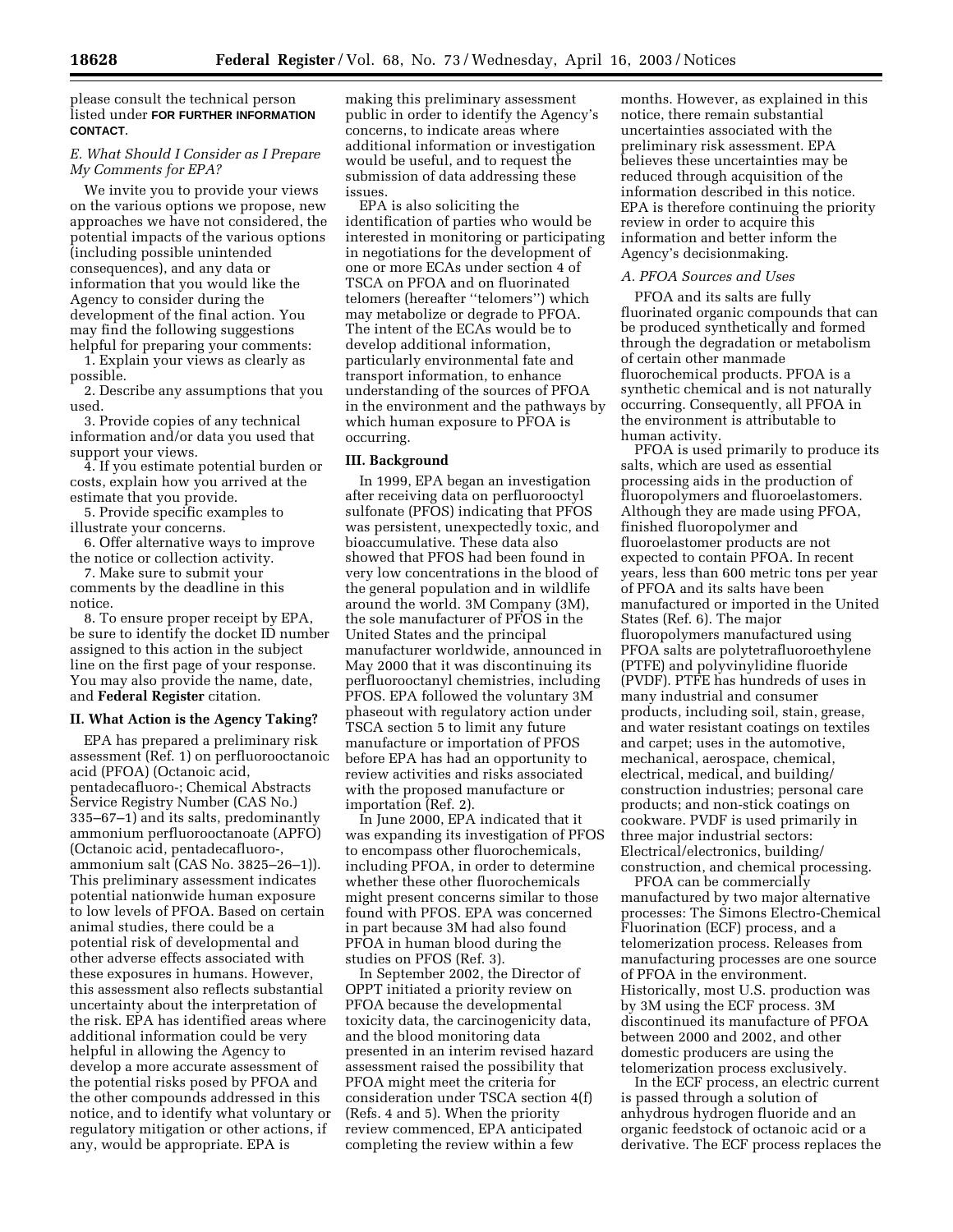carbon-hydrogen bonds on molecules of the organic feedstock with carbonfluorine bonds. Perfluorination occurs when all the carbon-hydrogen bonds are replaced with carbon-fluorine ones. The ECF process yields between 30–45% straight chain (normal) perfluorooctanonyl fluoride (PFOF), along with a variable mixture of byproducts and impurities. The output of the ECF process consists of a complex combination of chemical substances with varying molecular weights, including higher and lower straightchain homologues; branched-chain perfluoroalkyl fluorides of various chain lengths; straight-chain, branched, and cyclic perfluoroalkanes and ethers; and other byproducts. After disposal or recovery of some of the byproducts and impurities, the acid fluoride is base hydrolyzed in batch reactors to yield PFOA. The PFOA salts are synthesized by base neutralization of the acid to the salt in a separate reactor.

In the telomerization process, tetrafluoroethylene is reacted with other fluorine-bearing chemicals to yield fluorinated intermediates which are readily converted into PFOA. This process yields predominantly straightchain acids with an even number of carbon atoms. Distillation can be used to obtain pure components. Commercial products manufactured through the telomerization process, sometimes known as telomers, are generally mixtures of perfluorinated compounds with even carbon numbers, although the process can also produce compounds with odd carbon numbers.

In addition to releases from the deliberate manufacture of PFOA through either the ECF or telomerization processes, and from the use of PFOA and its salts in the manufacture and processing of fluoropolymers and fluoroelastomers, PFOA may have entered the environment through other sources. 3M has indicated that PFOA may have been present as a trace contaminant in some of the fluorochemical products which it discontinued manufacturing between 2000 and 2002 (Ref. 7). Because these products are no longer being manufactured, they will likely not be a significant potential future source of PFOA.

EPA has also received data which indicate that the 8–2 telomer alcohol (1- Decanol,

3,3,4,4,5,5,6,6,7,7,8,8,9,9,10,10,10 heptadecafluoro- (CAS No. 678–39–7)) although not itself made with PFOA, can be metabolized by living organisms or biodegrade under environmental conditions to produce PFOA (Refs. 8 and 9). Other telomer chemicals have

not been tested to determine whether they may also metabolize or degrade to form PFOA. Telomers are used widely in a range of commercial products, including some that are directly released into the environment, such as fire fighting foams, as well as soil, stain, and grease resistant coatings on carpets, textiles, paper, and leather. The extent to which these telomer-containing products might degrade to release PFOA is unknown. However, anecdotal evidence of the atmospheric presence of telomer alcohols in a multi-city North American survey suggests that telomers may be one source of environmental PFOA (Ref. 10). Additional fate information is necessary to determine whether and the extent to which telomer product degradation may be a source of PFOA.

EPA is not currently aware of any other potential sources of PFOA in the environment. EPA specifically requests comment on this issue, and the submission of any data identifying or characterizing PFOA sources. EPA is especially interested in the thermal stability and oxidative degradation products of materials containing PFOA or telomer chemicals which are incinerated.

#### *B. Hazard and Exposure*

EPA has conducted a detailed review of all available hazard and exposure information on PFOA. This review is available in the Agency's *Revised Draft Hazard Assessment on PFOA and Its Salts* (Ref. 11). This draft hazard assessment has not been formally peer reviewed, but has been reviewed internally by the EPA Office of Research and Development (ORD).

PFOA is persistent in the environment. It does not hydrolyze, photolyze, or biodegrade under environmental conditions. Based on recent human biomonitoring data provided by industry, which found PFOA in the blood of workers and the general population in all geographic regions of the United States, exposure to PFOA is potentially nationwide, although the routes of exposure for the general population are unknown.

Several epidemiological studies on the effects of PFOA in humans have been conducted on workers. An association with PFOA exposure and prostate cancer was reported in one study; however, this result was not observed in an update to the study in which the exposure categories were modified. A non-statistically significant increase in the levels of the hormone estradiol in workers with high serum PFOA levels (>30 parts per million (ppm)) was also reported, but none of

the other hormone levels analyzed indicated any adverse effects.

APFO is the most widely used salt of PFOA, and most animal toxicity studies have been conducted with APFO. An extensive array of animal toxicity studies have been conducted in rodents and monkeys. These studies have shown that APFO exposure can result in a variety of toxic effects in animals including liver toxicity, developmental toxicity, and immunotoxicity. In addition, rodent bioassays have shown that chronic APFO exposure is associated with a variety of tumor types. The mechanisms of APFO tumorigenesis are not clearly understood. At this time, EPA is evaluating the scientific evidence and has not reached any conclusions on the potential significance to humans of the rodent cancer data.

There are marked gender differences in the elimination of PFOA in rats. In addition, there are substantial differences in the half-life of PFOA in rats, monkeys, and humans. The gender and species differences are not completely understood and therefore the extent of potential risks to humans is uncertain.

#### *C. Preliminary Risk Assessment*

Because TSCA section 4(f) is focused narrowly on the specific toxicity endpoints of cancer, birth defects, and gene mutation, the preliminary risk assessment prepared as part of this priority review focused on the potential risks for developmental toxicity in humans. EPA did not include cancer risk in this preliminary assessment due to questions concerning the potential significance to humans of the rodent cancer data. Because data indicate that PFOA is not mutagenic, concern for gene mutation was not an issue for this preliminary assessment.

The preliminary risk assessment used a margin of exposure (MOE) approach (Ref. 1). For many risk assessments, the MOE is calculated as the ratio of the administered dose from the animal toxicology study to the estimated human exposure level. The human exposure is estimated from a variety of potential exposure scenarios, each of which requires a variety of assumptions.

A more accurate estimate of the MOE can be derived if measures of internal dose are available for humans and the animal model. In this preliminary risk assessment, serum levels of PFOA, which are a measure of internal dose, were available for some administered dose levels in the rat 2-generation reproductive toxicology study and from human biomonitoring studies. Thus, internal dose was used for the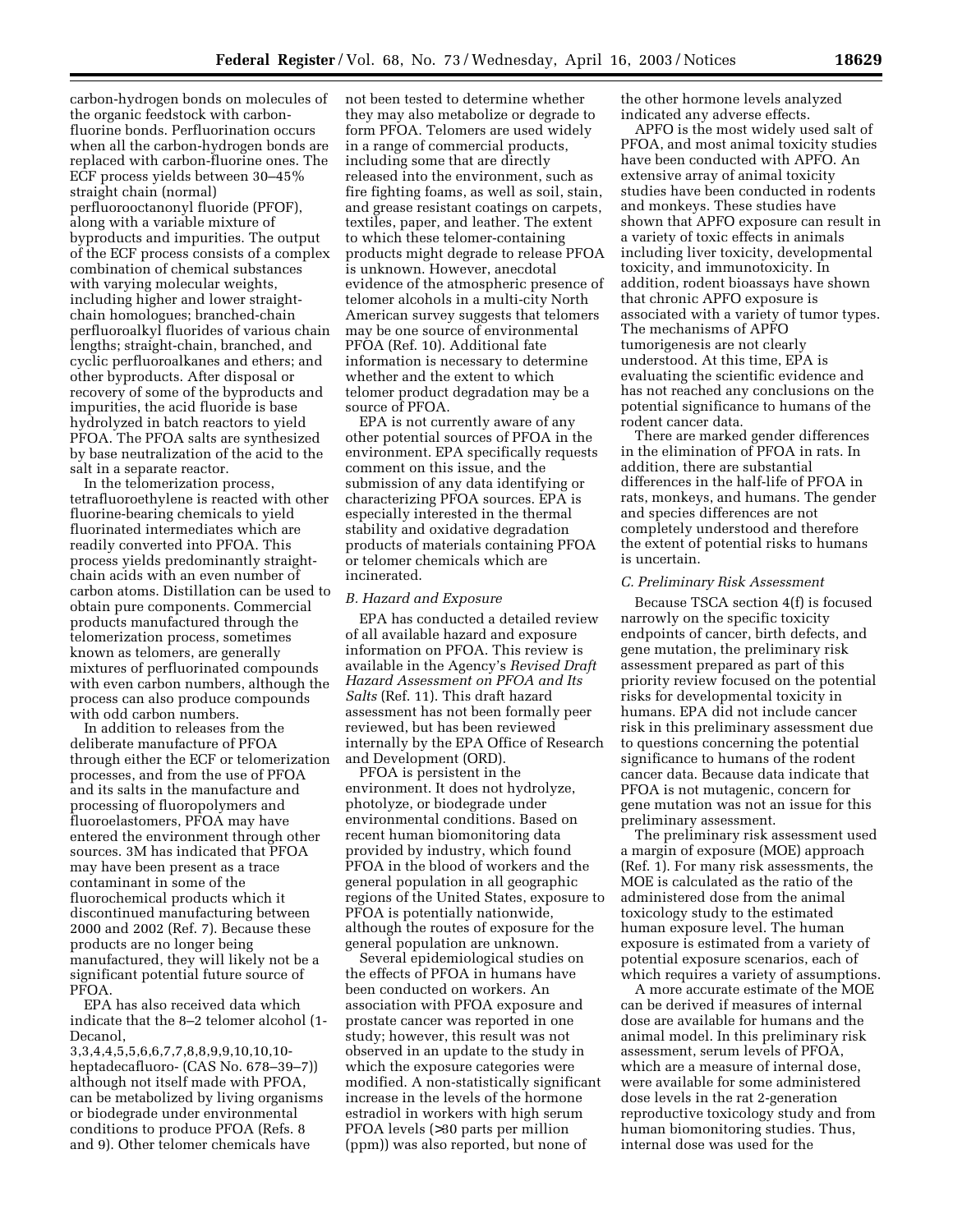calculation of MOEs in this assessment. The actual values of the MOEs derived must be viewed with caution, however, due to the differences in kinetics between humans and rodents. The range of MOEs in the preliminary assessment encompasses some values that would indicate potential concern and other values that would indicate a low level of concern. Due to the uncertainties in the assessment, and the possibility that the additional information discussed in this notice might reduce those uncertainties, the Agency has not attempted further interpretation of these MOEs at this time. The interpretation of the significance of the MOEs for ascertaining potential levels of concern will necessitate a better understanding of the appropriate dose metric in rats, and the relationship of the dose metric to the human serum levels.

As this priority review of PFOA progresses, EPA will continue to develop the characterization of hazard and potential risk associated with exposure to PFOA. Because the scientific interpretation issues in this case are particularly complex, given the unusual properties and behavior of PFOA and the absence of data on exposure pathways and levels, EPA anticipates that a more comprehensive risk analysis will be taken to the Agency's Science Advisory Board for review and comment in fall 2003. The preliminary risk assessment described in this notice has not been formally peer reviewed, but has gone through internal review by multiple EPA offices, including ORD, the Office of Science Coordination and Policy (OSCP), the Office of Pesticide Programs (OPP), and the Office of Policy, Economics, and Innovation (OPEI). The preliminary risk assessment has also been the subject of an external letter peer review.

### *D. Uncertainties and Data Needs*

Although EPA has concerns with respect to the potential nationwide presence of PFOA in blood and with the potential for developmental and other effects suggested by animal studies, there are significant uncertainties in the Agency's quantitative assessment of the risks of PFOA. In addition, the uncertainties discussed in this unit with respect to the identification of the pathway or pathways that result in human exposure to PFOA (air, water, food, etc.), and the uncertainties associated with how PFOA gets into those pathways (including the products or processes that are responsible for the presence of PFOA in the environment) make it difficult to determine what, if any, particular risk mitigation measures would be appropriate. The Agency

believes that the additional information identified in this notice would better inform this priority review and Agency decisionmaking with respect to PFOA.

The sources of PFOA in the environment, as described in Unit II.A., are not fully defined or understood. Historically, direct PFOA releases during the manufacture of PFOA and its use in the manufacture and processing of fluoropolymers and fluoroelastomers have been quantified at some sites. Industry has identified and implemented voluntary control technologies to reduce releases, as well as to improve PFOA recovery for recycling or destruction, as described in Unit II.E. The effectiveness of these programs could be assessed, possibly through the ECA process described in Unit V., by monitoring PFOA levels at the respective facilities and determining if the release reduction and waste management programs are reducing the PFOA levels in the media surrounding the affected facilities. PFOA exposures and releases to the environment may also come from the distribution of PFOA in aqueous dispersions of fluoropolymers used by processors to apply coatings to metals and textiles, a topic which industry is also attempting to resolve.

In addition, the question of the potential contribution to PFOA levels from telomer manufacture and from telomer product degradation remains. The universe of specific telomer chemicals that may ultimately degrade or metabolize to PFOA has not been fully defined. Preliminary data suggest that only higher perfluorinated homologues (chemicals with carbon chain lengths of eight and higher) would be converted into PFOA via normal environmental pathways. The 8–2 telomer alcohol has been shown to biodegrade and metabolize to form PFOA, but other telomer chemicals, including telomer iodides and telomerderived polymers, have not yet been tested. Determining possible telomer product sources of PFOA may be particularly difficult because these fluorochemicals are typically used in products in very low concentrations, indicating that any individual source contribution by specific products could be very small, widely distributed, and difficult to detect. For example, products contaminated with volatile, unreacted telomer alcohol residuals could potentially release those residuals into the environment where they could be subject to biodegradation.

The exposure routes leading to the presence of PFOA in human blood are not known. The nationwide presence of PFOA in human blood, contrasted with

the limited geographic locations of fluorochemical plants making or using the chemical, suggests that there must be additional sources of PFOA in the environment, and exposures beyond those attributable to direct releases from industrial facilities. But whether these exposures are due to PFOA in the air, the water, on dusts or sediments, in dietary sources, or through some combination of routes is currently unknown. Data evaluating the environmental presence of PFOA in water are very limited and site-specific. Data on the presence of PFOA in air or soil are not currently available. Data on the presence of PFOA in wildlife suggest that animals are not as likely as humans to have PFOA in their blood, and that PFOA is not found as widely in animals as PFOS. Whether these differences may be due to different exposure pathways or to differences in how the chemicals are processed or retained by animals and humans is unknown. The technical difficulties of detecting and accurately measuring the chemical in all these various media, particularly in the low concentrations that EPA would anticipate, are considerable.

The preliminary risk assessment on potential developmental toxicity was based on a comparison of serum levels in the 2-generation rat reproductive study with those found in the human population. However, there are considerable species differences in the kinetics of PFOA. Interpretation of the significance of the MOEs for ascertaining potential levels of concern will necessitate a better understanding of the appropriate dose metric in rats, and the relationship of the dose metric to the human serum levels.

Finally, there are some uncertainties regarding the use of the human biomonitoring data. Although the available data include a range of populations with various demographics in many States and all geographic areas of the country, there may be some populations that are not represented. Because it is unknown how the human exposures are occurring, proximity to a manufacturing facility may or may not be a factor in exposure. However, populations living near these facilities were not sampled. Therefore, it is possible that PFOA serum levels may be underestimated for certain portions of the U.S. population. The children's sample was derived from blood collected in 1994/1995; therefore, it may not reflect the current status of PFOA in children's blood.

Voluntary activities by industry are underway as described in Unit II.E. to help address some of these uncertainties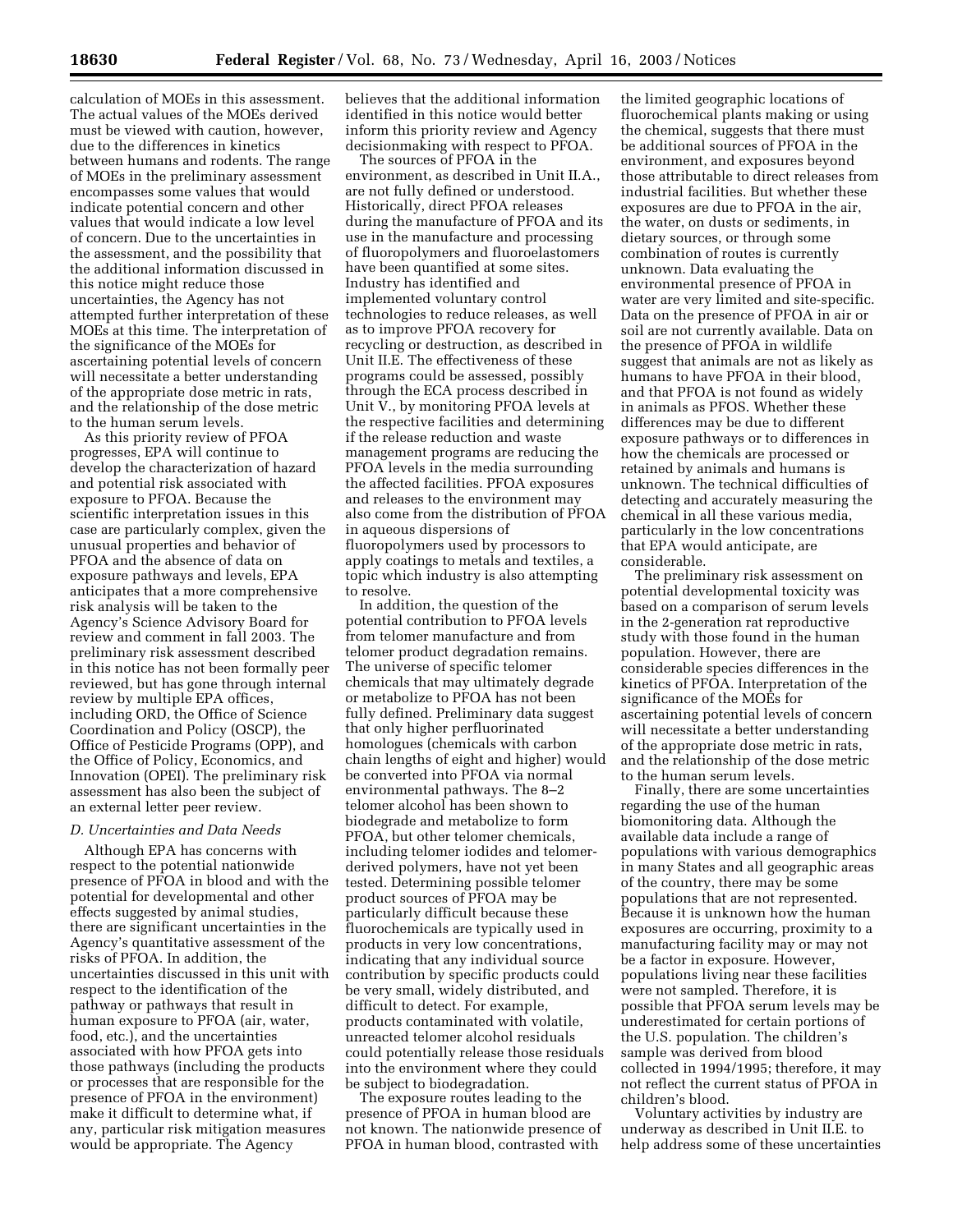and data gaps. For example, pharmacokinetics studies examining the biological processing of PFOA in rats are expected to be completed in the summer and fall of 2003. These studies may help to reduce the uncertainty in the estimation of risk to humans. In addition, EPA has submitted a nomination to the Centers for Disease Control and Prevention (CDC) to include PFOS, PFOA, and certain related fluorochemicals in the next National Health and Nutrition Examination Survey (NHANES). This would provide a national baseline of PFOA exposure, both to indicate whether current data are representative of the U.S. population and to offer a gauge with which to measure the effectiveness of actions to reduce exposures.

EPA will continue to develop and clarify issues relating to hazard, exposure, and risk as the priority review continues and the Agency receives additional information that allows further resolution of the uncertainties identified in this unit.

Additional data beyond EPA's current activities and the voluntary efforts undertaken by the industry may be necessary to resolve the existing uncertainties and fill remaining data gaps, including gaps not yet identified. EPA requests comment on these issues, and particularly requests that comments include the submission of any additional data that may help to fill these gaps. Certain specific information requests are identified in Unit IV.

### *E. Ongoing Voluntary Activities*

In 2000, EPA opened a non-regulatory public docket file, Administrative Record AR–226, for information on PFOS, PFOA, telomers, and related fluorinated chemicals, and began to express its concerns to the global fluorochemical industry (Ref. 3). In response, the industry began providing information to the Agency, all of which has been placed into AR–226. Two industry groups, the Fluoropolymer Manufacturing Group (FMG) and the Telomer Research Program (TRP), formed and began pursuing voluntary collective actions to address issues associated with PFOA and the telomers. 3M continued its ongoing research efforts despite having discontinued the manufacture of both PFOS and PFOA. Much of the information reflected in the EPA's revised draft hazard assessment and preliminary risk assessment on PFOA was provided through these voluntary activities on the part of industry.

In March 2003, EPA received letters from 3M, FMG, and TRP documenting their ongoing voluntary programs and

outlining their plans for continuing research and product stewardship activities (Refs. 7, 12, and 13). These letters have been placed in the public docket for this notice and can be accessed as described in Unit I.B.2. The letters contain substantial additional information concerning the specifics of the voluntary industry actions beyond what is presented in this notice.

In its letter, 3M indicated that it would not resume the manufacture of PFOA for commercial sale; that it would continue its medical monitoring efforts for workers and provide biannual reports to EPA and update its epidemiological study reports to EPA every 5 years; and that it will continue monitoring groundwater, surface water, and other environmental media and provide a summary report to EPA within 2 years. 3M also stated that it would work with other members of industry to conduct additional validation of PFOA analytical methods and sampling protocols and to participate in human health and environmental fate and effects studies of PFOA. 3M also indicated that the facilities and employees of its subsidiary, Dyneon LLC, would continue to be part of the 3M monitoring program.

The members of the FMG—Asahi Glass Fluoropolymers USA, Inc.; Daikin America, Inc.; E.I. duPont de Nemours & Company; and Dyneon LLC indicated that they and their parent companies represent most of the known use of APFO for the production of fluoropolymers both in the United States and worldwide. Their letter includes commitments to reduce emissions of APFO from fluoropolymer and APFO manufacturing facilities on a global, individual company-wide basis by a minimum of 50% by 2006; to conduct studies on both finished polymers and finished products from these polymers to determine if any exposure to the general population can be related to the fluoropolymer industry; to conduct studies on emissions from fluoropolymer processing facilities to determine the level of current emissions; and to develop additional toxicological data on APFO. The companies noted that they are participating in activities through the Association of Plastics Manufacturers in Europe (APME) to conduct pharmacokinetics studies in rats and develop a pharmacokinetic model, and would share those data with EPA as they are developed, beginning in spring 2003. The companies indicated that they would continue to follow principles of product stewardship similar to those described in the

Responsible Care<sup>®</sup> programs of the American Chemistry Council and the Synthetic Organic Chemical Manufacturers Association in their efforts to support toxicological research, control occupational exposures in their own facilities, monitor employee health, assist customers in protecting their employees, and meet the general commitment to reduce emissions to the environment. The companies stated that they will continue to use appropriate criteria, including such standards as the interim air and water screening levels and water quality guidelines recently adopted in West Virginia, to evaluate operations and emissions (Refs. 14 and 15). The letter includes a schedule for the completion of various studies already underway.

The members of the TRP—AGA Chemicals (Asahi Glass); Clariant GmbH; Daikin America, Inc.; and E.I. duPont de Nemours & Company indicated that they comprise the major telomer producers, and that they are evaluating telomer products sold in the United States to determine whether they contribute to significant human or environmental exposure to PFOA. They noted that their evaluation has six key components: Analysis of products and articles; analysis of ''aged'' products and ''in use'' articles; characterization of potential release of PFOA from telomerbased product manufacture; characterization of potential release of PFOA from telomer-treated article manufacture; analysis of possible biodegradation of telomer-based polymeric products; and evaluation of the ultimate fate and disposal routes for telomer-treated articles in the United States. The letter includes lists and schedules for these various evaluation components, as well as for the submission of additional information to the Agency.

EPA appreciates the industry response to the Agency's concerns regarding PFOA and the telomers, and looks forward to continued cooperation on assessment and management activities. EPA invites the participation of additional interested persons in these efforts. EPA considers that the timely submission of the information which industry has already committed to provide will be essential to developing a better and more complete understanding of the potential risks of PFOA. However, in light of the concerns identified to date, the Agency will continue its ongoing expeditious review.

While the voluntary industry activities as described in the letters will provide substantial additional information, EPA considers it likely that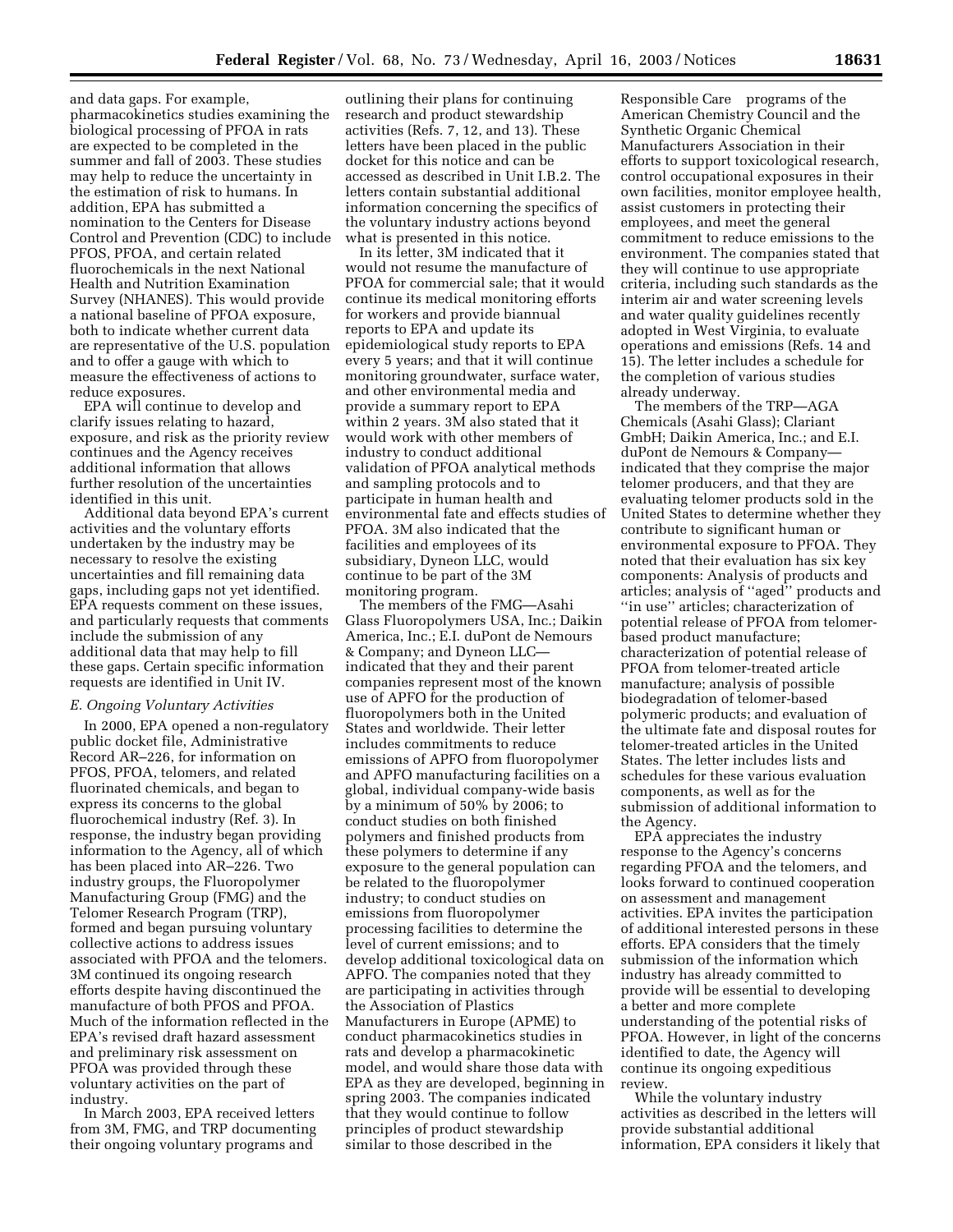issues will remain even after these activities are complete, and that the results of some of these programs may well identify additional questions that will need to be answered. EPA requests comment on these issues.

## **IV. Specific Requests for Comments, Data, and Information**

EPA specifically requests comments, data, and information on the following topics.

### *A. Use and Production Volume Information*

What are the specific chemical identities (by Ninth Collective Index name and CAS No., if available) of the telomer chemicals, including polymers derived from these telomers, and of the fluoropolymers and fluoroelastomers made with PFOA or related chemicals, currently in commerce? In what volumes and at what locations are these chemicals manufactured or imported? How and in what volumes are these chemicals used? What are the benefits of these chemicals and products in their specific uses, and what alternatives to these chemicals may be available for specific uses?

# *B. Exposure Information*

How are products containing the chemicals identified in Unit IV.A. used? How are these products disposed of? What environmental releases occur at manufacturing and processing facilities where these chemicals are used? What data are available on worker exposures to these chemicals? What data are available on exposures to the general population? What data are available on measured levels of these chemicals in humans and the environment, in all environmental media? What data are available on the biodegradation of these chemicals, on releases of these chemicals from consumer and industrial products, and on their breakdown during product biodegradation, incineration, and other disposal practices?

# *C. Monitoring and Related Information*

EPA specifically requests that any persons who have in their possession existing human or environmental monitoring data indicating or assessing the presence of PFOA and related fluorochemicals in humans, in wildlife, or in any environmental media, including studies conducted in other countries, provide those data to the Agency in response to the publication of this notice to enhance the understanding of PFOA presence in the environment and of the pathways leading to exposures. EPA includes in

this request any existing data not otherwise provided to EPA concerning the toxicity, pharmacokinetics, and halflife of PFOA in organisms.

## *D. Additional Data*

Are there other pieces of information not addressed in Unit IV. A., B., and C., that would help EPA more accurately assess the risks of these chemicals and determine appropriate further action, if warranted?

## **V. Enforceable Consent Agreement Development**

EPA is interested in developing one or more ECAs under TSCA section 4 and 40 CFR part 790 for PFOA and telomers that focus on identifying environmental fate and transport information, as well as other relevant information to enhance understanding of the sources of PFOA in the environment and the pathways by which human exposure to PFOA is occurring. The objective of the ECA process is to conclude one or more ECAs that will set in place an industrysponsored testing program that will address a number of EPA's current data needs for PFOA and telomers. EPA expects that industry will meet the voluntary testing commitments made in their letters of intent, as discussed in Unit III.E. Therefore, EPA anticipates that the ECA process will focus generally on testing issues beyond or supplemental to those contained in the industry letters of intent.

# *A. Solicitation of Interested Parties*

EPA is soliciting interested parties to monitor or participate in negotiations on ECAs for PFOA and telomers. As discussed in Unit III.E., 3M; AGA Chemicals; Asahi Glass Fluoropolymers USA, Inc.; Clariant GmbH; Daikin America, Inc.; Dyneon LLC; and E.I. duPont de Nemours & Company, have been pursuing voluntary collective actions to address issues associated with PFOA and telomers and have been keeping EPA informed of these activities. Any person who desires treatment as an ''interested party'' during the development of the ECAs must respond in writing to this notice on or before May 16, 2003 following the instructions in Unit I., and must specifically request that they be given ''interested party'' status. These interested parties will not incur any obligations by being so designated. Negotiations will be conducted in one or more meetings, all of which will be open to the public. EPA will contact all interested parties who have expressed a desire to participate in or monitor the ECA negotiations and advise them of all meeting dates. EPA will also notify the

public of such meeting dates in the electronic public docket for this action. The negotiation time schedule for PFOA and telomers will be established at the first negotiation meeting. It is EPA's current intent to move quickly to attempt to finalize any ECAs, if possible. If an ECA is not established in principle within a reasonable time-frame, negotiations will be terminated, and any unmet data needs may be pursued via a test rule promulgated under TSCA section 4. If the data generated from the ECA do not meet the Agency's needs, EPA reserves the right to proceed with rulemaking to obtain the needed data. EPA also reserves the right to announce and convene subsequent ECA negotiations for additional data, if the testing from voluntary activities, the initial ECA, or from a test rule identify additional data gaps which must be filled.

# *B. ECA Process and Public Participation in Negotiations*

EPA will provide the public with an opportunity to comment on and participate in the development of any ECAs on PFOA and telomers to ensure that the views of interested parties are taken into account during the ECA process. This process is described generally in this unit, and is more fully addressed in 40 CFR part 790.

Individuals and groups who respond to this notice by May 16, 2003 and request treatment as interested parties will have the status of interested parties. All negotiating meetings for the development of this ECA will be open to the public and minutes of each meeting will be prepared by EPA and placed in the official public docket for this action. The Agency will advise interested parties and the public of meeting dates and make available meeting minutes, testing proposals, background documents, and other relevant materials exchanged at or prepared for negotiating meetings. Where tentative agreement is reached on an acceptable testing program, a draft ECA will be made available for comment by interested parties and, if necessary, EPA will hold a public meeting to discuss any comments that have been received and determine whether revisions to the ECA are appropriate. EPA will not reimburse costs incurred by non-EPA participants in this ECA negotiation process.

Enforceable consent agreements will only be concluded where an agreement can be obtained, which is satisfactory to the Agency, manufacturers or processors who are potential test sponsors, and other interested parties, concerning the need for and scope of testing. In the